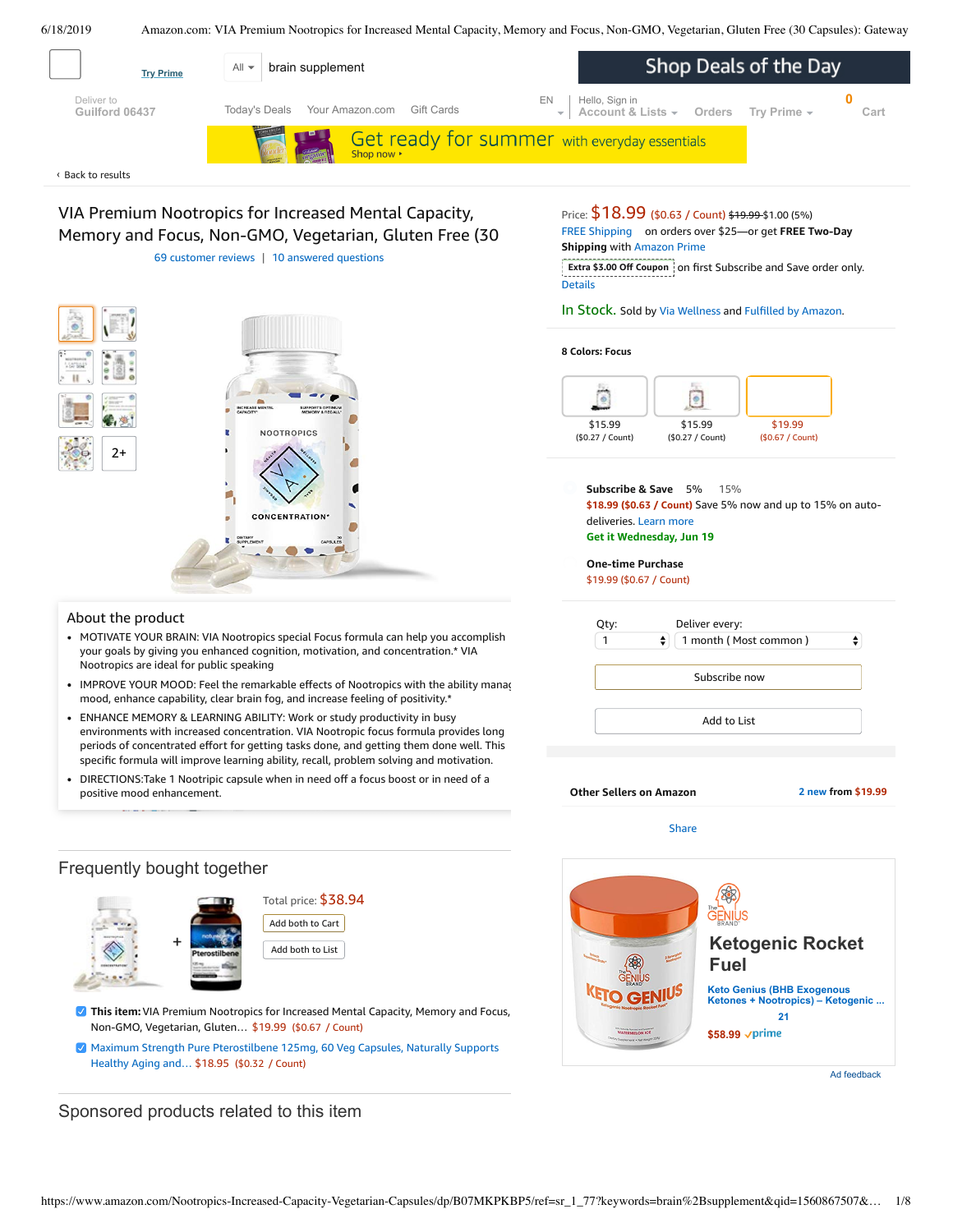6/18/2019 Amazon.com: VIA Premium Nootropics for Increased Mental Capacity, Memory and Focus, Non-GMO, Vegetarian, Gluten Free (30 Capsules): Gateway



Ad feedback

What other items do customers buy after viewing this item?



[\\$21.04](https://www.amazon.com/Support-Healthy-Function-Improve-Nootropics/dp/B01NCTY3HW/ref=pd_cp_121_4?pd_rd_w=dQ84h&pf_rd_p=ef4dc990-a9ca-4945-ae0b-f8d549198ed6&pf_rd_r=3B05Z943G8KQ8Y8APB1Y&pd_rd_r=51f8a613-91ec-11e9-a3ac-ebbd02d573e6&pd_rd_wg=iyVJr&pd_rd_i=B01NCTY3HW&psc=1&refRID=3B05Z943G8KQ8Y8APB1Y)

## Special offers and product promotions

Color: **Focus**

- [Clip this coupon](https://www.amazon.com/gp/sign-in.html?ie=UTF8&ref=&email=&redirectASIN=B07MKPKBP5&disableCorpSignUp=&path=%2Fgp%2Fcoupon%2Fc%2ATY12YHXBJ3FSFA2KWAJZXU70VKG&redirectProtocol=&mode=&useRedirectOnSuccess=1) to save \$3.00 on this product when you buy from Amazon.com. [Here's how](javascript:void(0))  (restrictions apply)
- **[Your cost could be \\$0.00 instead of \\$19.99](https://www.amazon.com/gp/cobrandcard/marketing.html?pr=con321&inc=50gcUnrec&ts=bc3qvvc1gbw8ndpsujeg439wlqjd8yz&dasin=B07MKPKBP5&plattr=math&place=detailpage&imp=6a135ec2-6b46-4c78-8489-8450f1a554bf)**! Get a **\$50 Amazon.com Gift Card** instantly upon approval for the **Amazon Rewards Visa Card** Apply now

## **Have a question?**

Find answers in product info, Q&As, reviews

## Product description

Color:**Focus**

Take your study, work or play to the next level of focus with the VIA Nootropic Focus Formula. This capsule will help concentration in less than ideal work enviornments by increasing mental capacity and supporting optimum memory and recall abilities.\* Enhance your memory, productivity and ability to learn and outshine your competition.\* Start your day similar to astronauts and world-class athletes who take Focus Nootropics to enhance mood, gain energy, and add motivation to their packed daily routines.\*

#### Product details

Color: **Focus**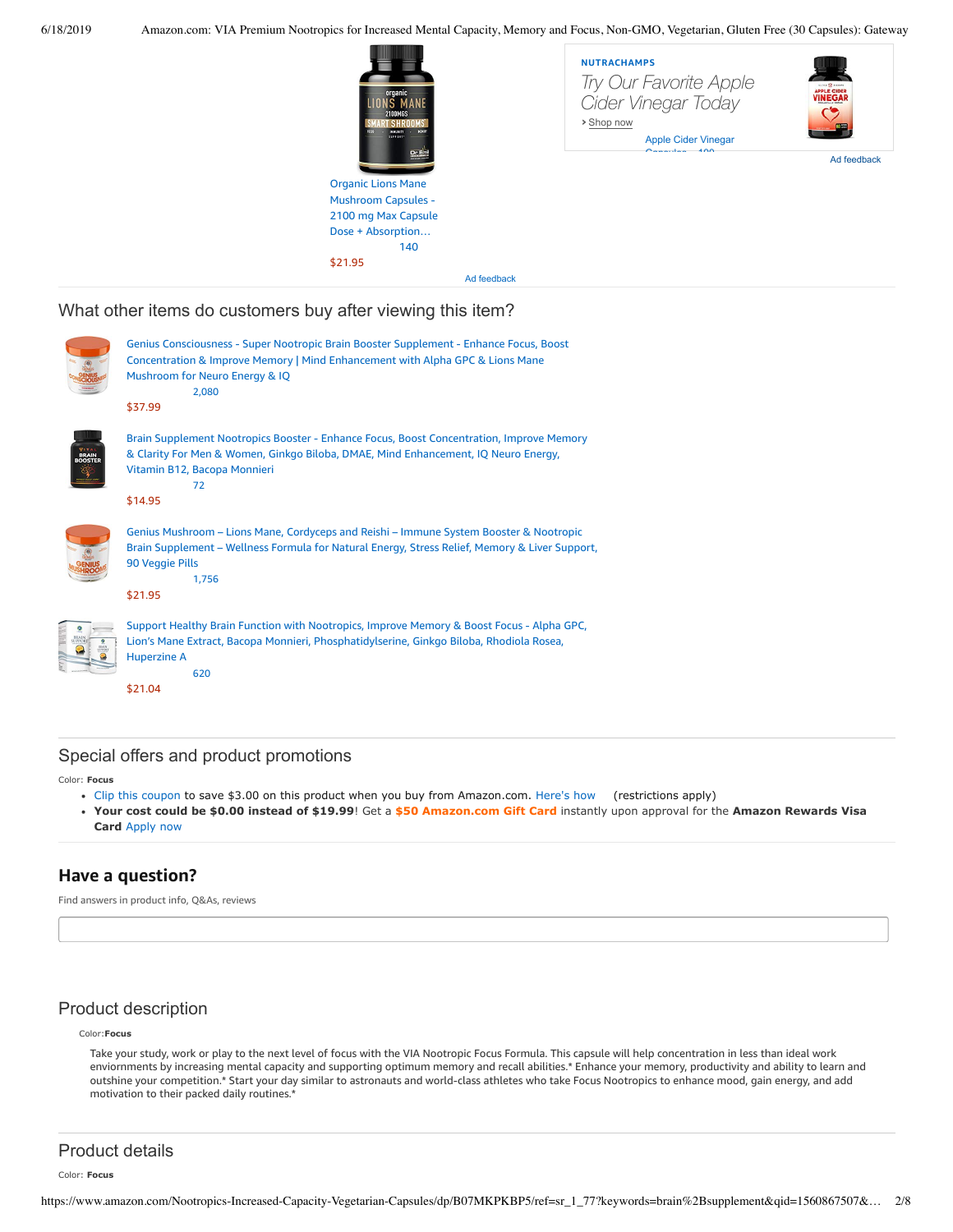#### 6/18/2019 Amazon.com: VIA Premium Nootropics for Increased Mental Capacity, Memory and Focus, Non-GMO, Vegetarian, Gluten Free (30 Capsules): Gateway

**Shipping Weight:** 0.8 ounces [\(View shipping rates and policies\)](https://www.amazon.com/gp/help/seller/shipping.html/ref=dp_pd_shipping?ie=UTF8&asin=B07MKPKBP5&seller=ATVPDKIKX0DER)

**ASIN:** B07MKPKBP5

**UPC:** 680665973712

**Average Customer Review:** [69 customer reviews](https://www.amazon.com/product-reviews/B07MKPKBP5/ref=acr_dpproductdetail_text?ie=UTF8&showViewpoints=1)

**Amazon Best Sellers Rank:** #23,818 in Health & Household ([See Top 100 in Health & Household\)](https://www.amazon.com/gp/bestsellers/hpc/ref=pd_zg_ts_hpc)

**Product Warranty:** For warranty information about this product, please [click here](https://www.amazon.com/gp/feature.html/ref=dp_warranty_request_3P?ie=UTF8&docId=1002406021)

Would you like to **tell us about a lower price**?

#25 in [Choline Vitamin Supplements](https://www.amazon.com/gp/bestsellers/hpc/6939007011/ref=pd_zg_hrsr_hpc)

## Related Video Shorts (0) [Upload](https://www.amazon.com/creatorhub/video/upload?productASIN=B07MKPKBP5&referringURL=ZHAvQjA3TUtQS0JQNQ%3D%3D&ref=RVSW) your video



#### **Be the first video**

Your name here

## Important information

#### **Legal Disclaimer**

Statements regarding dietary supplements have not been evaluated by the FDA and are not intended to diagnose, treat, cure, or prevent any disease or health condition.

#### **Ingredients**

Vegetable Capsule, Organic Nu-Flow, Silicon Dioxide

## Compare with similar items

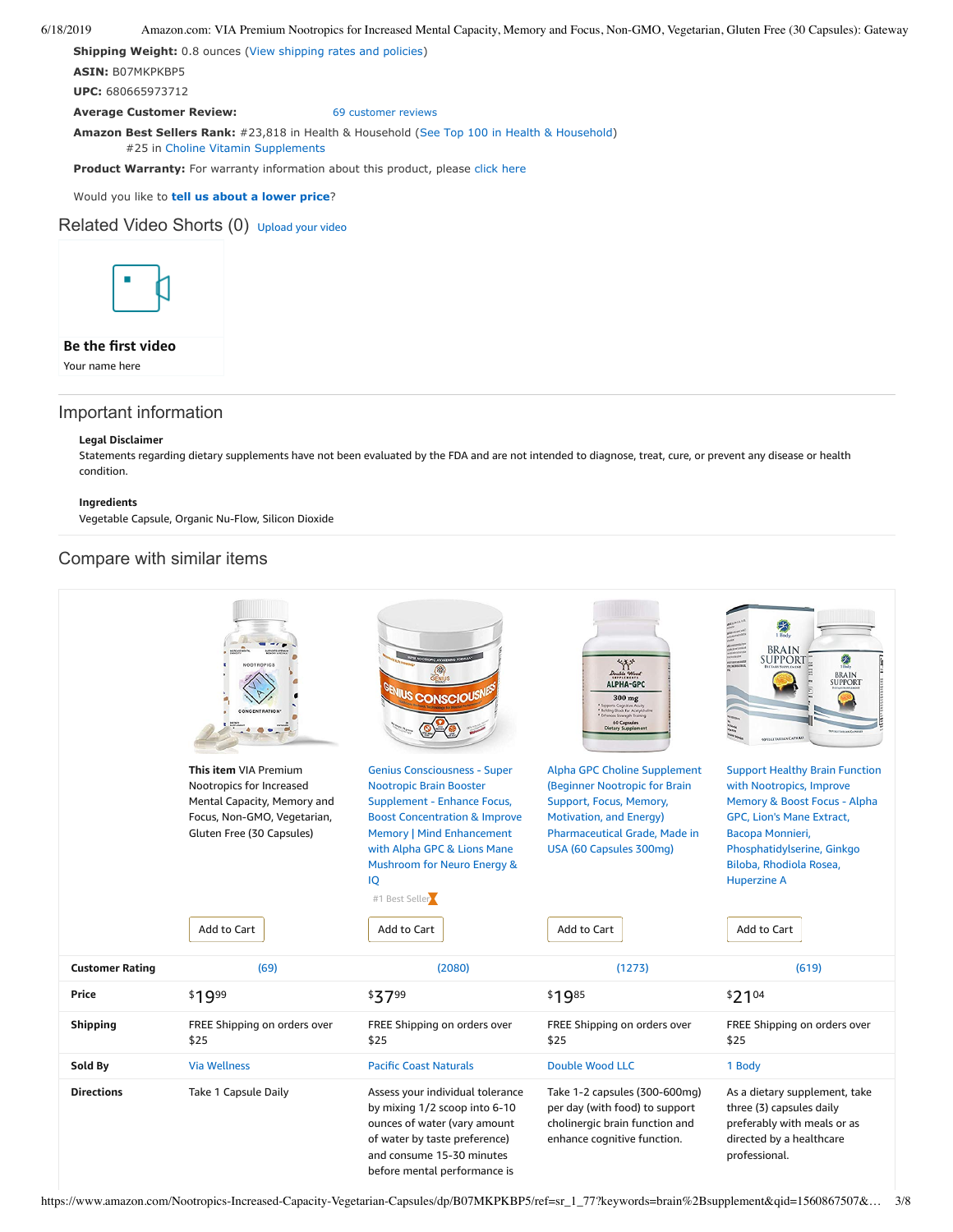|                        | required. If you experience any<br>displeasing side effects,<br>discontinue use and consult<br>your doctor. To support<br>maximum cognitive<br>performance and energy, we<br>recommend using 1 scoop in 8-<br>12oz of cold water (vary<br>amount of water by taste<br>preference)                                                                                                                                                                                                                                                                                                                                                                                                                                                                                                                                                                               |                                                                                                                                                                                                                                                                                                                                                                                                                                                                                                                                                                                          |                                                                                                                                                                                                                                                                                                                                                                                                                                                                                                                                                            |
|------------------------|-----------------------------------------------------------------------------------------------------------------------------------------------------------------------------------------------------------------------------------------------------------------------------------------------------------------------------------------------------------------------------------------------------------------------------------------------------------------------------------------------------------------------------------------------------------------------------------------------------------------------------------------------------------------------------------------------------------------------------------------------------------------------------------------------------------------------------------------------------------------|------------------------------------------------------------------------------------------------------------------------------------------------------------------------------------------------------------------------------------------------------------------------------------------------------------------------------------------------------------------------------------------------------------------------------------------------------------------------------------------------------------------------------------------------------------------------------------------|------------------------------------------------------------------------------------------------------------------------------------------------------------------------------------------------------------------------------------------------------------------------------------------------------------------------------------------------------------------------------------------------------------------------------------------------------------------------------------------------------------------------------------------------------------|
| <b>Item Dimensions</b> | 2.95 x 2.95 x 2.95 in                                                                                                                                                                                                                                                                                                                                                                                                                                                                                                                                                                                                                                                                                                                                                                                                                                           | $1.5 \times 2 \times 3.13$ in                                                                                                                                                                                                                                                                                                                                                                                                                                                                                                                                                            | 2.25 x 4.38 x 2.25 in                                                                                                                                                                                                                                                                                                                                                                                                                                                                                                                                      |
| <b>Safety Warning</b>  | Do not take within 6 hours of<br>bed. Not intended for persons<br>under the age of 18. Do not use<br>if pregnant or nursing. Consult<br>a health care professional prior<br>to consumption if you have any<br>pre-existing medical conditions<br>or are taking any prescription<br>medications. Improper use of<br>this product will not improve<br>results and is potentially<br>hazardous to a person's health.<br>Use only as directed. Keep out<br>of the reach of children. Store<br>in a cool, dry place. Do not use<br>if safety seal is missing or<br>broken. This product contains<br>ingredients, such as Acetyl-L-<br>Carnitine, Alpha-GPC, L-<br>Tyrosine, Caffeine, that have<br>been known to be able to cause<br>several side effects including<br>but not limited to nausea,<br>headache, skin rash,<br>gastrointestinal issue, jittery<br>etc. | Consult your physician before<br>using this product. Do not<br>consume more than 4 capsules<br>per day. Do not take this<br>product if you are pregnant,<br>nursing, or taking any other<br>medications. Discontinue use<br>and consult your doctor<br>immediately if any adverse<br>reactions occur. Do not take<br>Alpha GPC and operate any<br>heavy machinery until you<br>know how it affects you. Keep<br>out of reach of children. Do<br>NOT take if you have a Soy<br>Allergy. Side effects include<br>fatique, headaches,<br>nervousness, nausea, diarrhea,<br>and GI problems. | Do not exceed recommended<br>dose. Pregnant or nursing<br>mothers, children under 18,<br>and individuals with a known<br>medical condition should<br>consult a physician before using<br>this or any dietary supplement.<br>Keep out of the reach of<br>children. Do not use if safety<br>seal is damaged or missing.<br>Store in a cool, dry place. Side<br>effects are rare, but may<br>include: dizziness, abdominal<br>cramps, upset stomach,<br>heartburn, migraines, nausea,<br>heart palpitations,<br>sleeplessness, jitters, anxiety &<br>diarrhea |

# Sponsored products related to this item

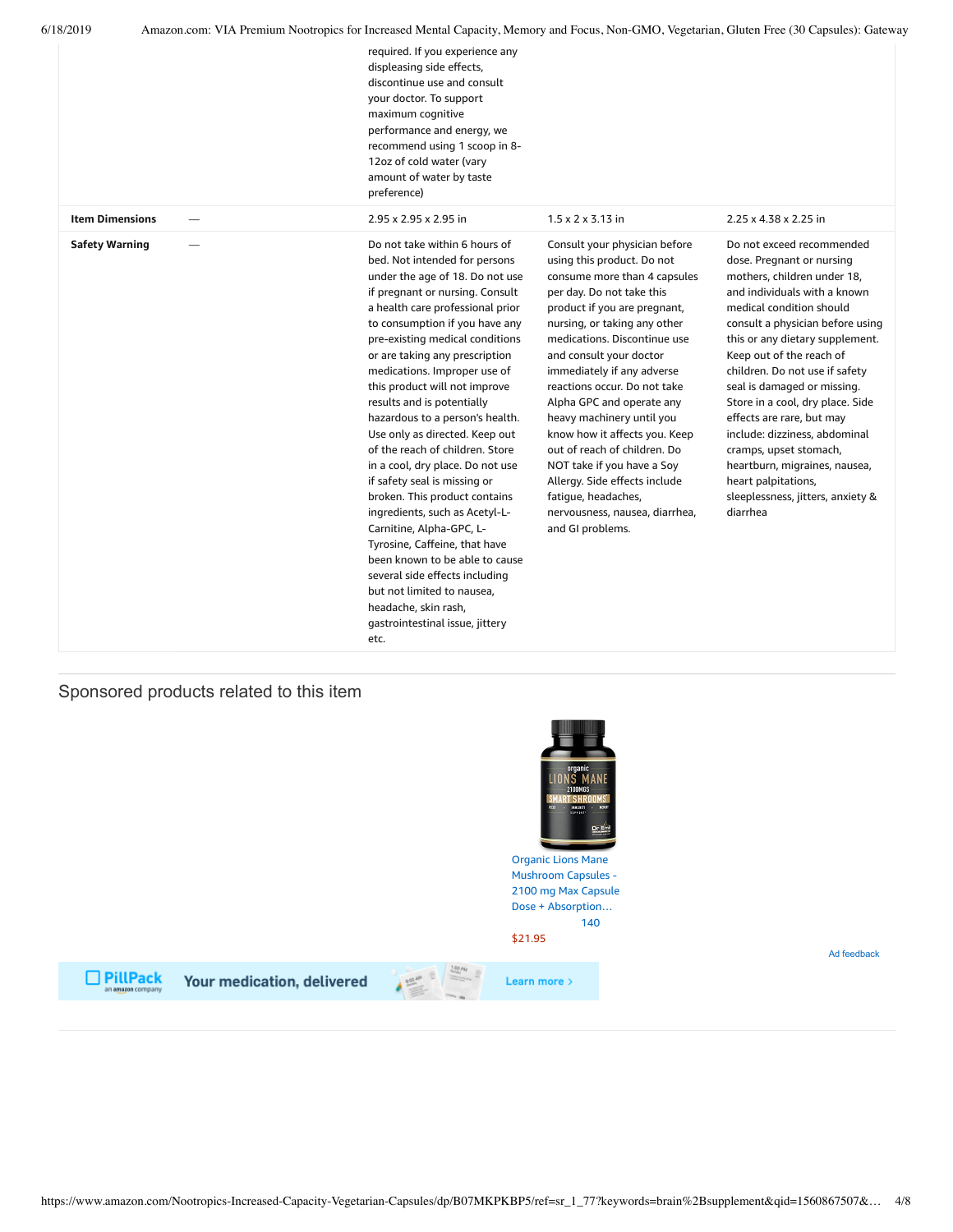| 619         |
|-------------|
|             |
| Add to Cart |
|             |
|             |
| Ad feedback |

#### <span id="page-4-1"></span>Customer Questions & Answers

[See questions and answers](https://www.amazon.com/ask/questions/asin/B07MKPKBP5/ref=cm_cd_dp_lla_ql_ll)

## <span id="page-4-0"></span>**[69 customer](https://www.amazon.com/Nootropics-Increased-Capacity-Vegetarian-Capsules/product-reviews/B07MKPKBP5/ref=cm_cr_dp_d_show_all_top?ie=UTF8&reviewerType=all_reviews) reviews**

4.8 out of 5 [stars](javascript:void(0))

| 5 star | 93% |
|--------|-----|
| 4 star | 3%  |
| 3 star | 2%  |
| 2 star | 1%  |
| 1 star | 1%  |

#### **By feature**

| Easy to swallow | 4.9 |
|-----------------|-----|
| Flavor          | 4.8 |
| Presentation    | 4.7 |

#### **Customer images**



#### See all customer images

#### **Read reviews that mention**

| apple cider         | mct oil   | hair skin      | cider vinegar | highly recommend |
|---------------------|-----------|----------------|---------------|------------------|
| gluten free         | hard time | keto diet      | taste great   | energy boost     |
| feel the difference |           | skin and nails | qummies taste | hair and nails   |

#### **Review this product**

Share your thoughts with other customers

Write a [customer](https://www.amazon.com/review/create-review/ref=cm_cr_dp_d_wr_but_top?ie=UTF8&channel=glance-detail&asin=B07MKPKBP5) review

# **Showing 1-8 of 69 reviews**

Top Reviews Top Reviews

justee1

**[Definitely](https://www.amazon.com/gp/customer-reviews/RVEFC5N63CXLR/ref=cm_cr_dp_d_rvw_ttl?ie=UTF8&ASIN=B07MKPKBP5) worth it!**

April 30, 2019

Color: Mct **Verified Purchase**

I have Lupus and horrible fatigue. I have been researching natural supplements for energy. I know MCT oil is often used with the keto diet. I don't follow that diet but wanted to see if I could get an energy boost. The first morning I took it I felt a little shaky, but not bad. 2 weeks in and I'm so happy I purchased this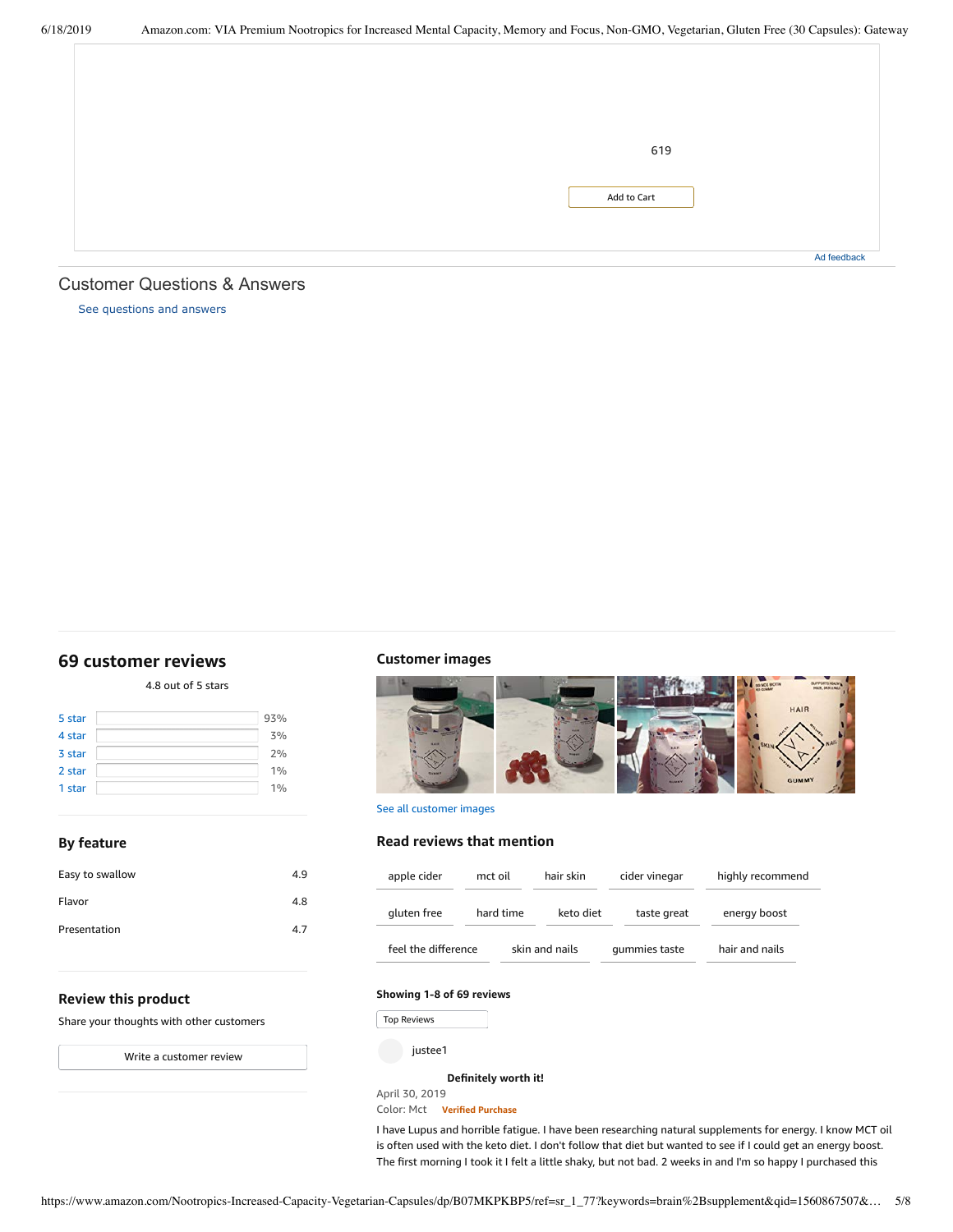6/18/2019 Amazon.com: VIA Premium Nootropics for Increased Mental Capacity, Memory and Focus, Non-GMO, Vegetarian, Gluten Free (30 Capsules): Gateway [74](https://www.amazon.com/dp/B07JBBMZD8?ref=dacx_dp_1498493970601_5987127880501&aaxitk=v2PG3pos5JOyx9o5aANrvg) [Shop](https://www.amazon.com/dp/B07JBBMZD8?ref=dacx_dp_1498493970601_5987127880501&aaxitk=v2PG3pos5JOyx9o5aANrvg) now 7 people found this helpful [Comment](https://www.amazon.com/gp/customer-reviews/RVEFC5N63CXLR/ref=cm_cr_dp_d_rvw_btm?ie=UTF8&ASIN=B07MKPKBP5#wasThisHelpful) [Report](https://www.amazon.com/hz/reviews-render/report-abuse?ie=UTF8&voteDomain=Reviews&ref=cm_cr_dp_d_rvw_hlp&csrfT=guR3vM3axZkqDZwrRxT3irYqBrebh%2FQCFfTECeIAAAABAAAAAF0JG5pyYXcAAAAA%2B4kUEk%2F7iMGR3xPcX6iU&entityId=RVEFC5N63CXLR&sessionId=143-6729050-3493109) abuse product! I take it in the am and truly feel that I am benefiting from it. ALSO without any change I'm down around 6 lbs. I'll take it! [Helpful](https://www.amazon.com/ap/signin?openid.return_to=https%3A%2F%2Fwww.amazon.com%2Fdp%2FB07MKPKBP5%2Fref%3Dcm_cr_dp_d_vote_lft%3Fie%3DUTF8%26voteInstanceId%3DRVEFC5N63CXLR%26voteValue%3D1%26csrfT%3DguR3vM3axZkqDZwrRxT3irYqBrebh%252FQCFfTECeIAAAABAAAAAF0JG5pyYXcAAAAA%252B4kUEk%252F7iMGR3xPcX6iU%23RVEFC5N63CXLR&openid.identity=http%3A%2F%2Fspecs.openid.net%2Fauth%2F2.0%2Fidentifier_select&openid.claimed_id=http%3A%2F%2Fspecs.openid.net%2Fauth%2F2.0%2Fidentifier_select&openid.assoc_handle=usflex&openid.mode=checkid_setup&openid.ns=http%3A%2F%2Fspecs.openid.net%2Fauth%2F2.0) **[Delicious!](https://www.amazon.com/gp/customer-reviews/R1LJGC09QJE0W1/ref=cm_cr_dp_d_rvw_ttl?ie=UTF8&ASIN=B07MKPKBP5)** February 19, 2019 Color: Hair Skin Nail **Verified Purchase** Nicholas Cummins One of the most important supplements to take if you're someone who takes care of their appearance is a

| Ad feedback |
|-------------|
|-------------|

good Hair, Skin and Nails compound. This compound hits all the right metrics - it has biotin, vitamin D3, B6 and vitamin E, along with a few other compounds to round out the mix. The best part - they're delicious! Seriously makes part of the daily experience of throwing back supplements a little easier when it's almost a snack to keep on your desk.

4 people found this helpful

| Helpful | Comment | Report abuse |
|---------|---------|--------------|
|         |         |              |

Stephanie L

**So far very happy with [product](https://www.amazon.com/gp/customer-reviews/R1SBLMZIOYXIR8/ref=cm_cr_dp_d_rvw_ttl?ie=UTF8&ASIN=B07MKPKBP5)**

May 11, 2019

Color: Mct **Verified Purchase**

I was having difficulty controlling my cravings. I Was exercising daily but not losing weight because I was eating too much and snacking too often. It's only week one but I have been taking the mct oil capsule daily and I have found I am not experiencing the cravings so I go longer between eating and find I am satisfied more easily and eating less overall. So far very happy, my scale finally budged in the downward motion for the first time in months and I am not feeling tired or run down.

3 people found this helpful



Great product. I've tried a few "focus" and "concentration" nootropics in the past but was always thrown off by having to mix gross-tasting powders into water, and getting uneven results. These capsules are easy and very effective. I definitely felt the difference on my first day trying it, and I'm feeling more locked-in to the projects I'm working on. I also feel a slight mood boost, but that might just be the joy of productivity :)

4 people found this helpful



I've been taking MCT oil for years now and I have to say that these soft gels are my new favorite choice. I take 1 capsule a day and I cannot help, but love the added energy and focus. I find these soft gels to be exceptionally convenient for travel. With the capsules, I no longer have to taste the MCT oil (which was a big issue in the past). If you're looking for a boost of clean energy to add to your KETO lifestyle and diet, look no further!!

3 people found this helpful



February 14, 2019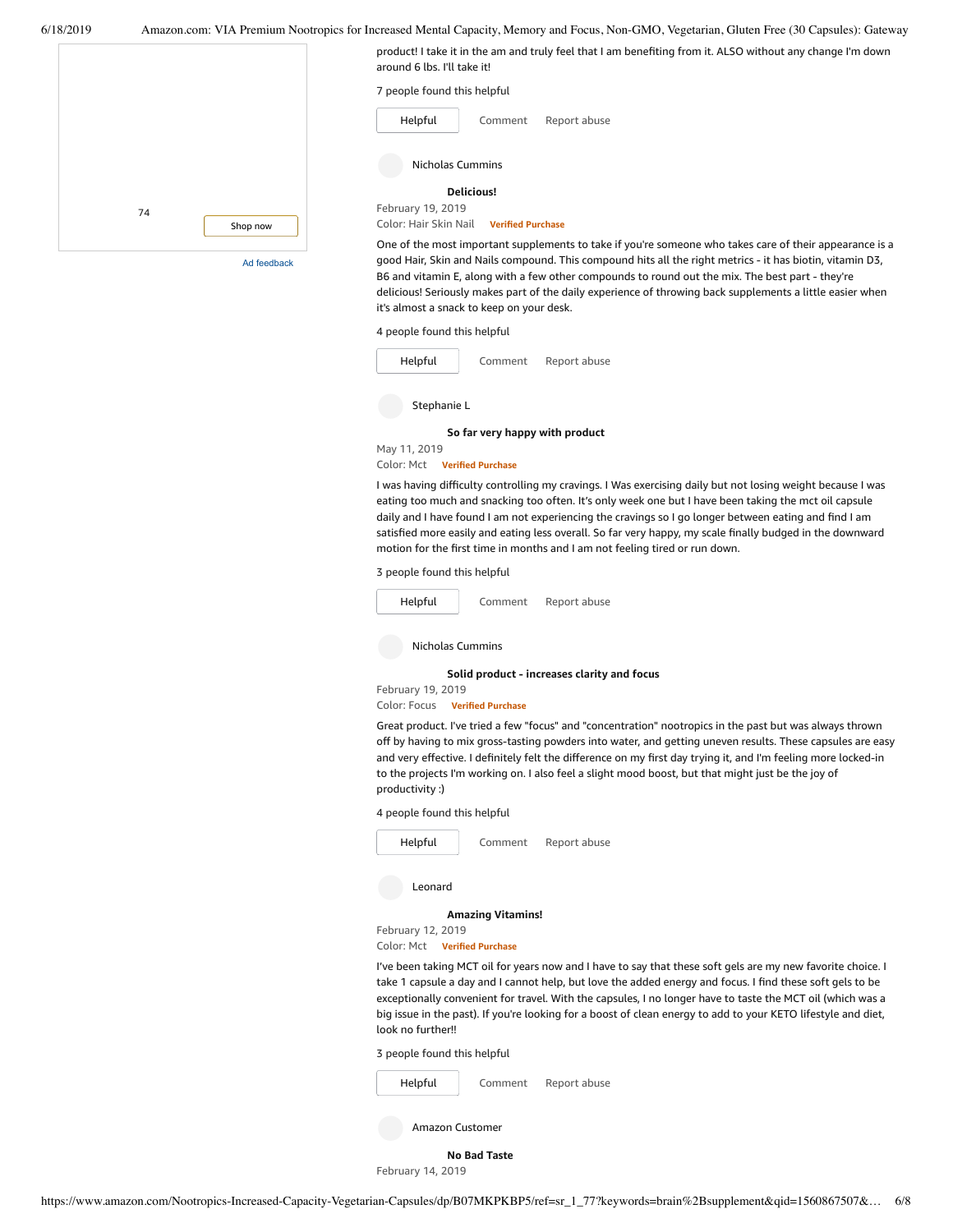Color: Apple Cider Vinegar **Verified Purchase**

I have used a few different Apple Cider Vinegar supplements and not seen results like I have with this one. I have experienced a MASSIVE improvement in digestion. I have also seen improvement in recovery time after CrossFit workouts and have even slept better. Cannot recommend this supplement enough.

3 people found this helpful

| Helpful      | Comment | Report abuse |  |
|--------------|---------|--------------|--|
| Ravenhair312 |         |              |  |

**Apple Cider is good for you. These capsules are the easiest way [to ingest](https://www.amazon.com/gp/customer-reviews/R237NWE9H60V1R/ref=cm_cr_dp_d_rvw_ttl?ie=UTF8&ASIN=B07MKPKBP5) it!** June 8, 2019

Color: Apple Cider Vinegar **Verified Purchase**

Everyone knows how good Apple Cider is for you, but after a few days, I gave up drinking it because not only was it giving me horrible heart burn, I just couldn't stomach the taste anymore! Enter VIA Organic Apple Cider Capsules! What a life-saver these capsules are! Not only are they easy to swallow, but there is no after taste! AND, it helps me curb my hunger too! I just ordered my second bottle. If you care about your health, this supplement should be one of your staples! Quick delivery and customer service is great too! I highly recommend it! Two thumbs up!!! :))

| Helpful | Comment | Report abuse                              |  |
|---------|---------|-------------------------------------------|--|
| Kao     |         |                                           |  |
|         |         | Magic pills for hair thinning and growth. |  |

April 11, 2019

Color: Hair Skin Nail **Verified Purchase**

I love the taste and the outcome! I've suffer so much hair thinning from pregnancy, I've also tired other biotin but this is one of the best I've tired. It's only been one month and my hair has grown three inches already. I'm not the ones that write reviews but this is magic- I'm ordering a second bottle soon.

One person found this helpful



## Set up an Amazon Giveaway



Amazon Giveaway allows you to run promotional giveaways in order to create buzz, reward your audience, and attract new followers and customers. Learn more about Amazon [Giveaway](https://www.amazon.com/gp/giveaway/home?ref=aga_dp_lm)

**This item:** VIA Premium Nootropics for Increased Mental Capacity, Memory and Focus, Non-GMO, Vegetarian, Gluten Free (30 Capsules)

Set up a [giveaway](https://www.amazon.com/giveaway/host/setup/ref=aga_h_su_dp?_encoding=UTF8&asin=B07MKPKBP5)

Customers who bought this item also bought



Maximum Strength Pure [Pterostilbene](https://www.amazon.com/Strength-Pterostilbene-Capsules-Naturally-Longevity/dp/B07GCBWB83/ref=pd_sim_121_1/143-6729050-3493109?_encoding=UTF8&pd_rd_i=B07GCBWB83&pd_rd_r=51f8a613-91ec-11e9-a3ac-ebbd02d573e6&pd_rd_w=Xs1Ps&pd_rd_wg=iyVJr&pf_rd_p=90485860-83e9-4fd9-b838-b28a9b7fda30&pf_rd_r=3B05Z943G8KQ8Y8APB1Y&psc=1&refRID=3B05Z943G8KQ8Y8APB1Y) 125mg, 60 Veg Capsules, Naturally Supports Healthy Aging…